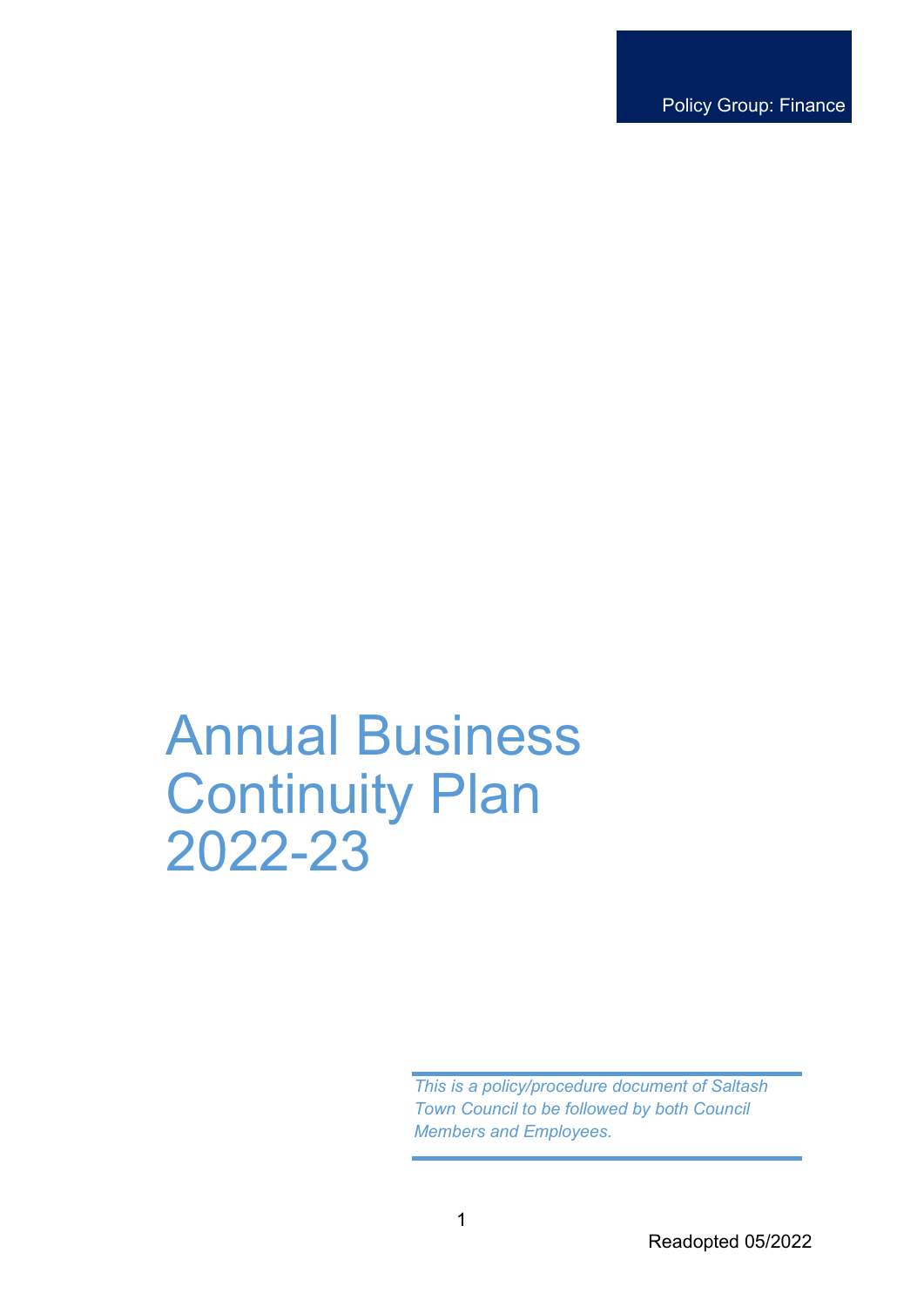| <b>Current Document Status</b>       |               |                    |               |  |  |  |  |  |
|--------------------------------------|---------------|--------------------|---------------|--|--|--|--|--|
| <b>Version</b>                       | 2022/23       | <b>Approved by</b> | <b>ATM</b>    |  |  |  |  |  |
| <b>Date</b>                          | February 2022 | <b>Date</b>        | 05.05.2022    |  |  |  |  |  |
| <b>Responsible</b><br><b>Officer</b> | <b>RFO</b>    | Minute no.         | 54/22/23f(ii) |  |  |  |  |  |
| <b>Next review date</b>              | February 2023 |                    |               |  |  |  |  |  |

| <b>Version History</b> |                |                      |                        |  |  |  |  |
|------------------------|----------------|----------------------|------------------------|--|--|--|--|
| <b>Date</b>            | <b>Version</b> | <b>Author/Editor</b> | <b>Notes</b>           |  |  |  |  |
| October 2015           | 1              | <b>Town Clerk</b>    | <b>New Document</b>    |  |  |  |  |
| August 2016            | $\overline{2}$ | <b>Town Clerk</b>    | Updated                |  |  |  |  |
| March 2019             | 3              | <b>RL/AJT</b>        | Updated                |  |  |  |  |
| Feb 2020               | 2020/21        | <b>Town Clerk</b>    | Annual review          |  |  |  |  |
| <b>June 2020</b>       | 2020/21 v2     | <b>SB</b>            | Health Pandemic update |  |  |  |  |
| March 2021             | 2021/22        | <b>SB</b>            | Annual review          |  |  |  |  |
| <b>June 2021</b>       | 2021/22        | <b>AJT</b>           | For readoption         |  |  |  |  |
| February 2022          | 2022/23        | <b>SE</b>            | Annual review          |  |  |  |  |
| May 2022               | 2022/23        | <b>AJT</b>           | Readopted              |  |  |  |  |

### **Document Retention Period**

Until superseded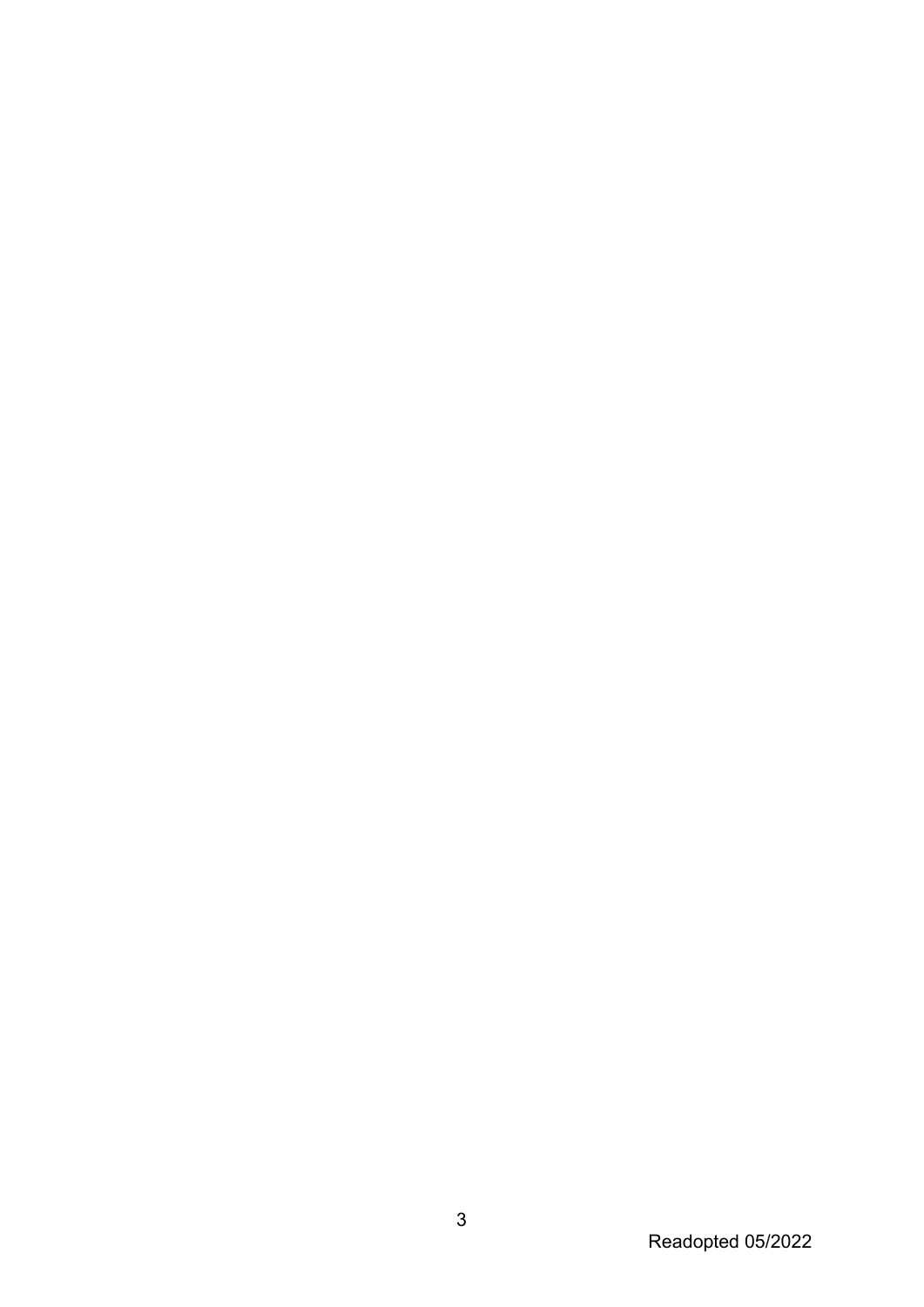# **Annual Business Continuity Plan**

## **Contents**

#### **Distribution**

|   | Reception Notice Board (hard copy)         |
|---|--------------------------------------------|
|   | <b>Town Clerk</b>                          |
| 3 | Mayor                                      |
|   | Line Managers                              |
|   | 5. Electronic copy backed up on the server |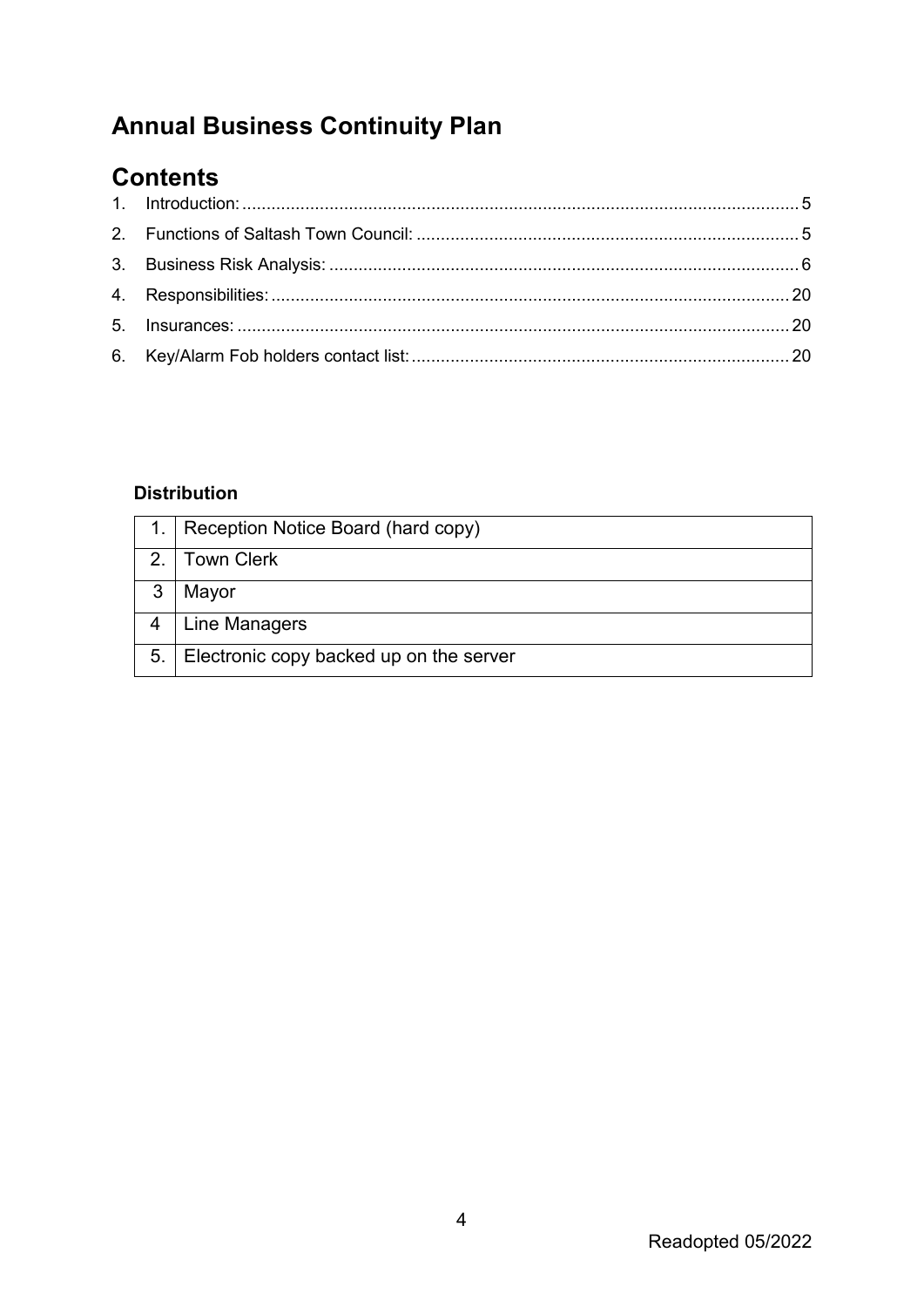#### <span id="page-4-0"></span>**1. Introduction:**

The Civil Contingencies Act 2004 places a duty on a local authority that it is prepared, as far as reasonably practical, to continue to provide functions/ services in the event of a disruption by whatever cause.

Whilst this is not a statutory duty for a Parish or Town Council, Saltash Town Council recognises the importance of producing and maintaining a Business Continuity Plan for implementation in the event of disruptions to the day to day running of the council.

This plan has been developed to assist in minimising the effects of any potential major disruption and to facilitate the recovery or replacement of Saltash Town Council accommodation, administration/financial operations and services.

A major disruption is defined as a significant incident which threatens personnel, buildings or the operational structure of the businesses involved and requires special measures to be taken to restore things back to good working order.

#### <span id="page-4-1"></span>**2. Functions of Saltash Town Council:**

The Guildhall houses the Saltash Town Council offices from where the day-to-day administration of the Town Council is undertaken, this includes regular council meetings.

The Guildhall also provides accommodation on a casual hire basis for community groups, public and private hire functions. Some of these are regular scheduled bookings.

To act as a community care and accommodation building in the event of a civil emergency.

Specifically, the Guildhall is designated as an emergency accommodation centre in the event of a disaster at the Saltash Bridge or tunnel.

Saltash Town Council also owns/leases and has public and staff responsibility for Churchtown Cemetery, Saltash Library, Longstone Depot, Pontoon Office, Isambard House (Station Building) and the Maurice Huggins Room.

In the event of a major disaster the Town Council will maintain as many services as practicable.

To facilitate services and facilities the Town Council employ around 25 members of staff.

Customers include residents and visitors to Saltash and any other individual who qualifies to use the services the Town Council provides.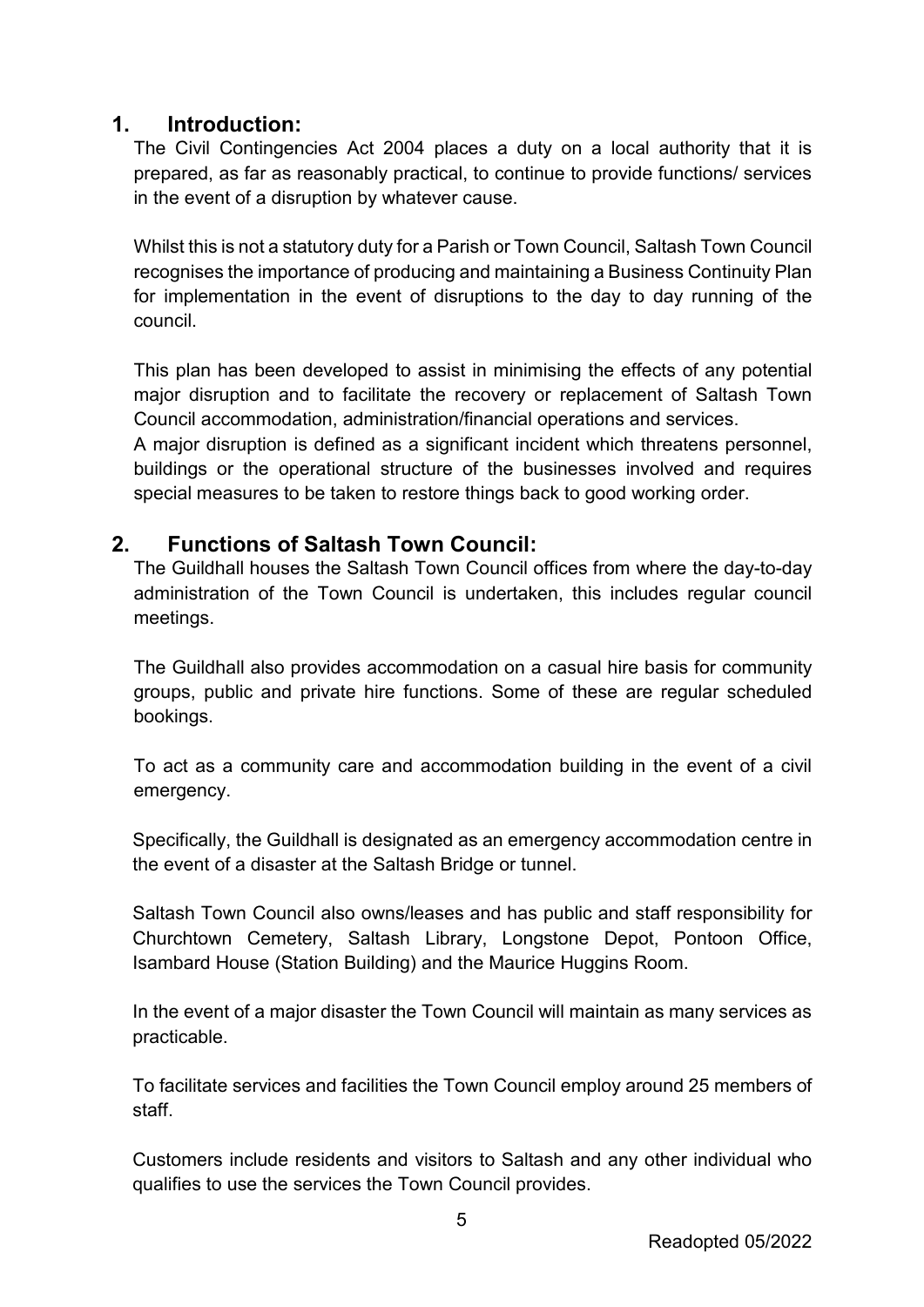Councillors are democratically accountable to residents of Saltash and collectively are the ultimate policy-makers by carrying out strategic and corporate management functions; contribute to the good governance of the area by actively encouraging and responding to citizen involvement in decision making processes having regard to the interests of the whole local community; maintain the highest standards of conduct and ethics, and act as a responsible employer and ensure the safety of all staff.

#### <span id="page-5-0"></span>**3. Business Risk Analysis:**

The following are recognised as potential major risks for the operations of Saltash Town Council:

- Fire
- Gas leak/explosion
- Loss of mains electrical power
- Damage to council offices
- Flooding (Environment agency indicate no risk)
- Loss of council documents due to fire, flood, theft or other causes
- Loss of council electronic data due to fault, damage, corruption, hardware failure or hacking attack
- Damage to park, allotments or other amenity area.
- Loss of council equipment due to fault damage, breakdown or theft
- Loss of Communications (Broadband / Telephones
- Damage to Asbestos Containing materials
- Loss of Investment Money
- Failure to calculate precept on time
- Failure to account for and recover VAT
- Failure to stay within the agreed budgets/inadequate precept
- Failure to maintain fixed asset register
- Allegation of libel or slander
- Fraud by staff or members
- Loss of Town Clerk/ Key Personnel due to resignation, incapacity, long term illness or death
- Death or serious injury to member of staff whilst carrying out town council duties
- Loss of councillors due to multiple resignations (causing the council to be inquorate)
- Health Pandemic/ Lockdown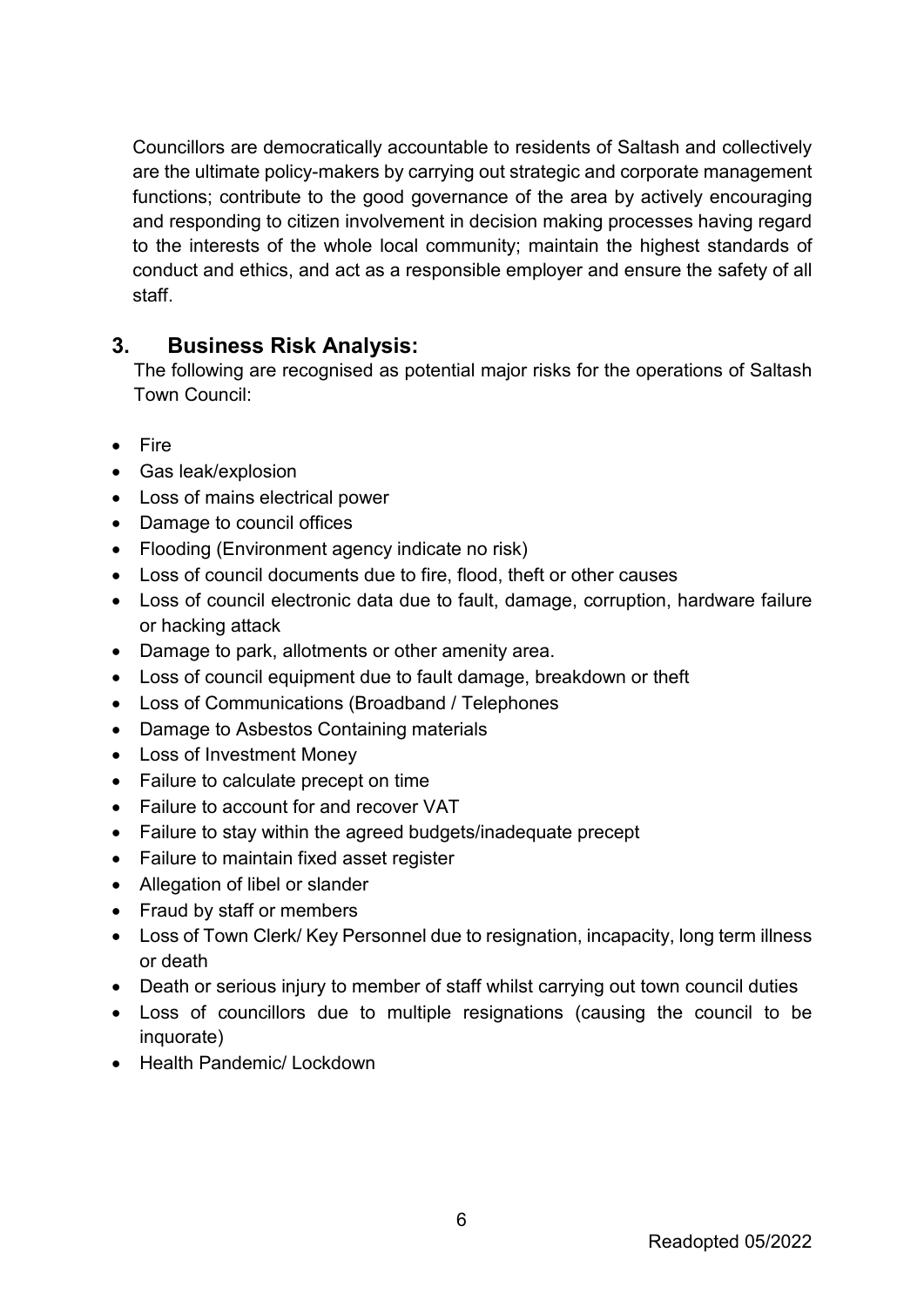The objectives of this document are:

- To provide guidance, establish actions to be taken and develop procedures that will allow Council to manage any incident.
- To ensure the continued operation of key services
- To keep the organisation working effectively
- To inform the community and customers of the council.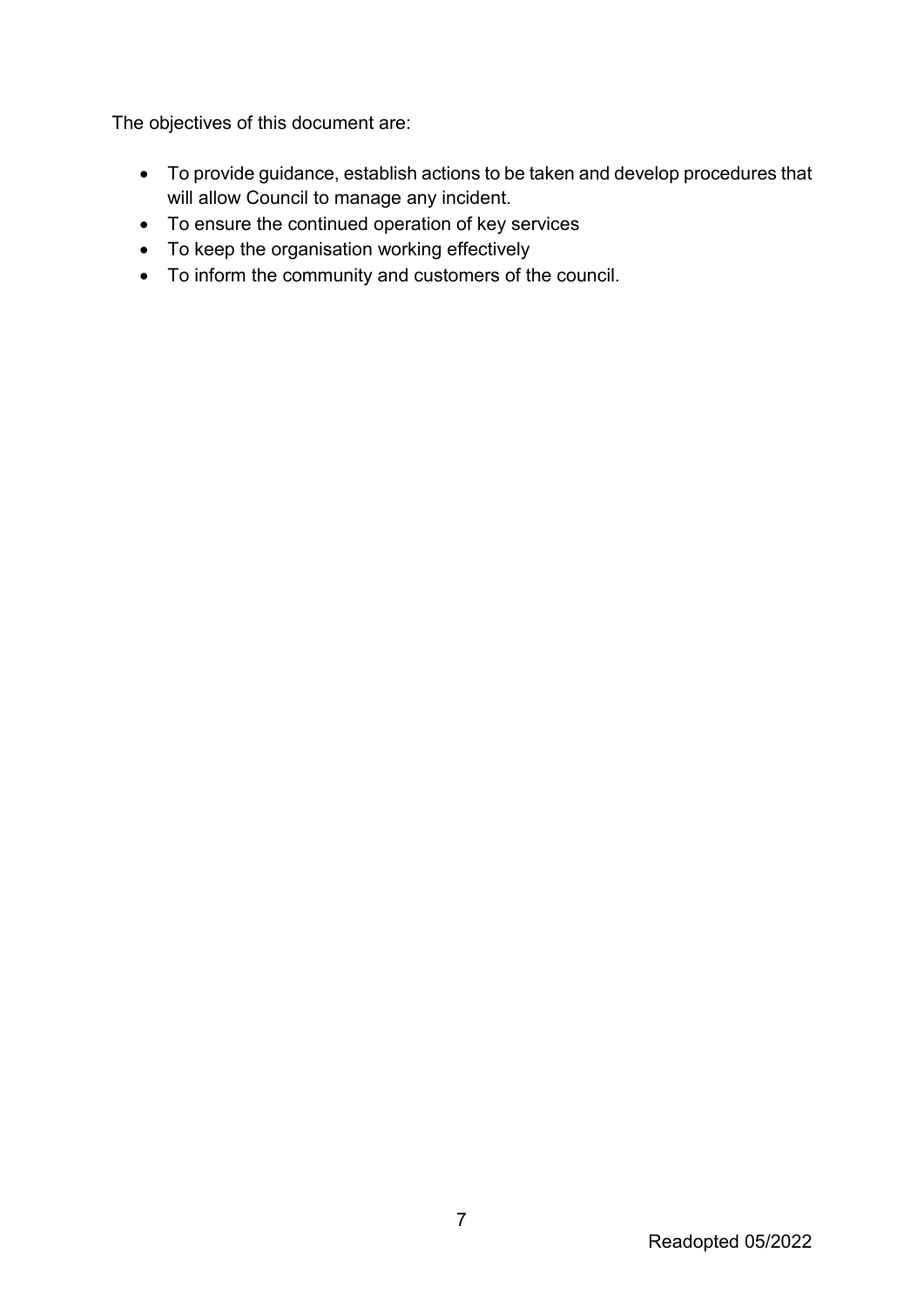| <b>Business risk</b>                                              | Impact                 | Likelihood            | <b>Score</b> | <b>Mitigation strategy</b>                                                                                                                                      | <b>Notes and Actions to Manage Risks</b>                                                                                                                                                                                                                                                                                                                                |
|-------------------------------------------------------------------|------------------------|-----------------------|--------------|-----------------------------------------------------------------------------------------------------------------------------------------------------------------|-------------------------------------------------------------------------------------------------------------------------------------------------------------------------------------------------------------------------------------------------------------------------------------------------------------------------------------------------------------------------|
| <b>Disaster</b><br>impacting on<br><b>Town</b>                    | High<br>$\overline{4}$ | Low<br>$\overline{2}$ | 8            |                                                                                                                                                                 | • Emergency plan including contact list<br>of resources maintained by all<br>departments.<br>• Key personnel will make themselves<br>available<br>• Common sense used to determine<br>appropriate action<br>• Actively listen for and monitor any<br>communications<br>• Accept instructions from emergency<br>services and Cornwall Council<br>emergency planning team |
| <b>Guildhall</b><br><b>Unserviceable</b>                          | Medium<br>3            | Low<br>$\overline{2}$ | 6            | • Carry out regular checks and<br>fire risk assessments<br>• Maintain adequate insurance<br>cover                                                               | • There are no life critical services<br>provided<br>• Management Team called together to<br>agree priorities<br>• Short- term measure to recover in<br>alternative location - e.g., Library<br>• Medium/ long term plan to return to<br>Guildhall                                                                                                                      |
| Fire.<br>Damage to part of<br>or loss to any<br>council building. | High<br>4              | Low<br>$\overline{2}$ | 8            | • Provision of fire detection and<br>centrally monitored alarm<br>systems, firefighting equipment.<br>• Fire Risk Assessment reviewed<br>and updated regularly. | • Hire alternative accommodation and<br>equipment to continue council<br>functions and meetings.<br>• Cancel bookings and meetings.                                                                                                                                                                                                                                     |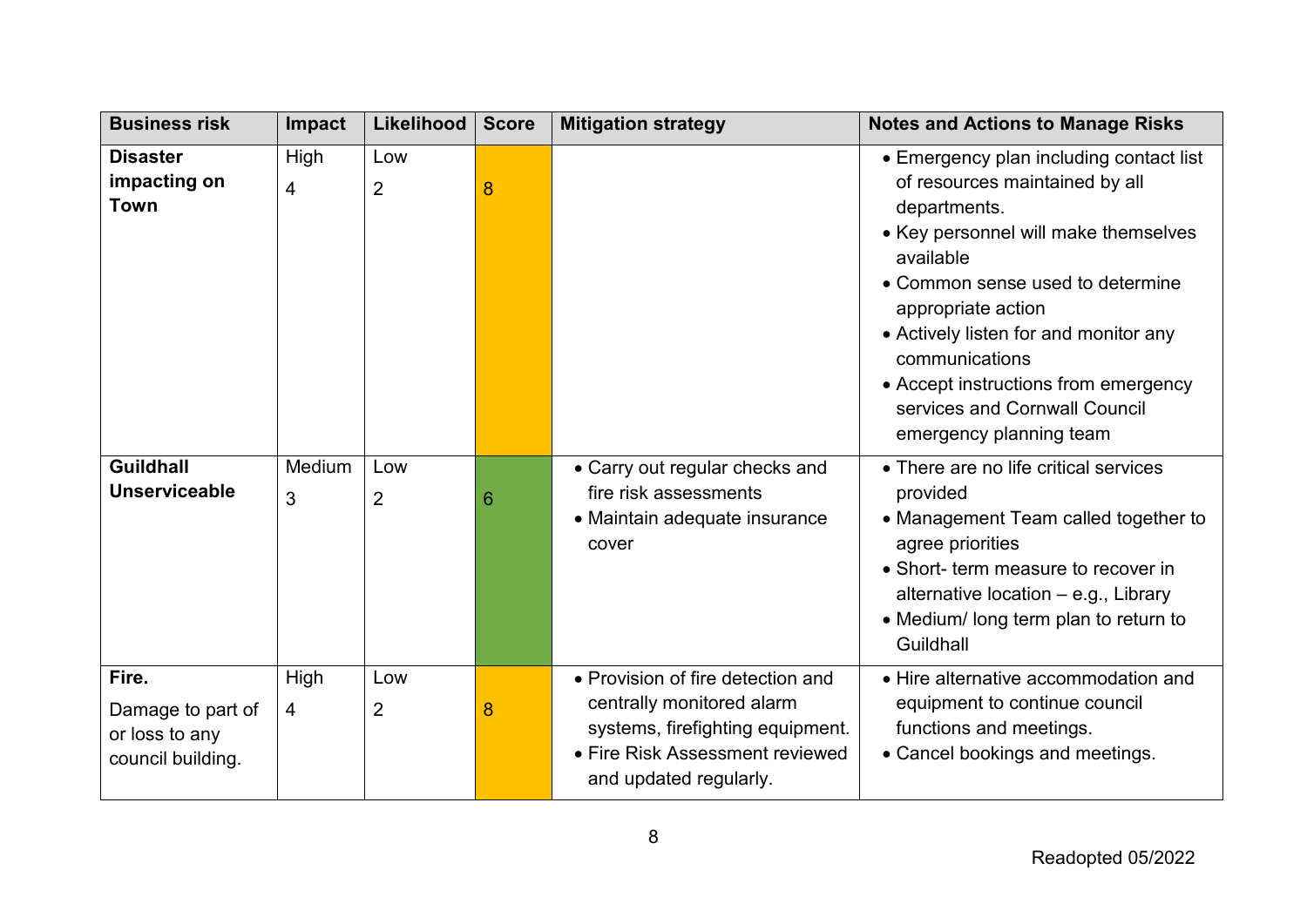| Loss of life.                                                                                                                                                                                                                                  |             |                       |   |                                                                                                                                                                                                          |                                                                                                                                                |
|------------------------------------------------------------------------------------------------------------------------------------------------------------------------------------------------------------------------------------------------|-------------|-----------------------|---|----------------------------------------------------------------------------------------------------------------------------------------------------------------------------------------------------------|------------------------------------------------------------------------------------------------------------------------------------------------|
| <b>Gas leak</b><br>Loss of heating<br>and hot water<br>facilities in any of<br>the council<br>buildings.                                                                                                                                       | Medium<br>3 | Low<br>$\overline{2}$ | 6 | • Annual inspection of equipment<br>by gas safe registered<br>contractor.                                                                                                                                | • Provide alternative means of providing<br>heating & hot water.<br>• Call out arrangements with Contractor<br>• Cancel bookings and meetings. |
| Loss of main<br>electrical power<br>(long term).<br>Loss of heating,<br>lighting,<br>communications<br>and alarm<br>systems. Inability<br>to use the building<br>safely during the<br>hours of darkness<br>in any of the<br>council buildings. | Medium<br>3 | Low<br>$\overline{2}$ | 6 | • Internal fault:<br>• The electrical system is<br>inspected and tested every 5<br>years by competent<br>contractors.<br>• External fault:<br>• Contact with utility provider to<br>provide information. | • Hire alternative accommodation to<br>continue council functions and<br>meetings.<br>• Cancel bookings and meetings.                          |
| Damage to<br><b>Physical assets</b><br>owned by the<br>council-                                                                                                                                                                                | Medium<br>3 | Medium<br>3           | 9 | • An up-to-date register of assets<br>• Physical verification of assets<br>on register.                                                                                                                  | • Record all information and inform the<br>insurance company of any incident<br>and obtain photographic evidence                               |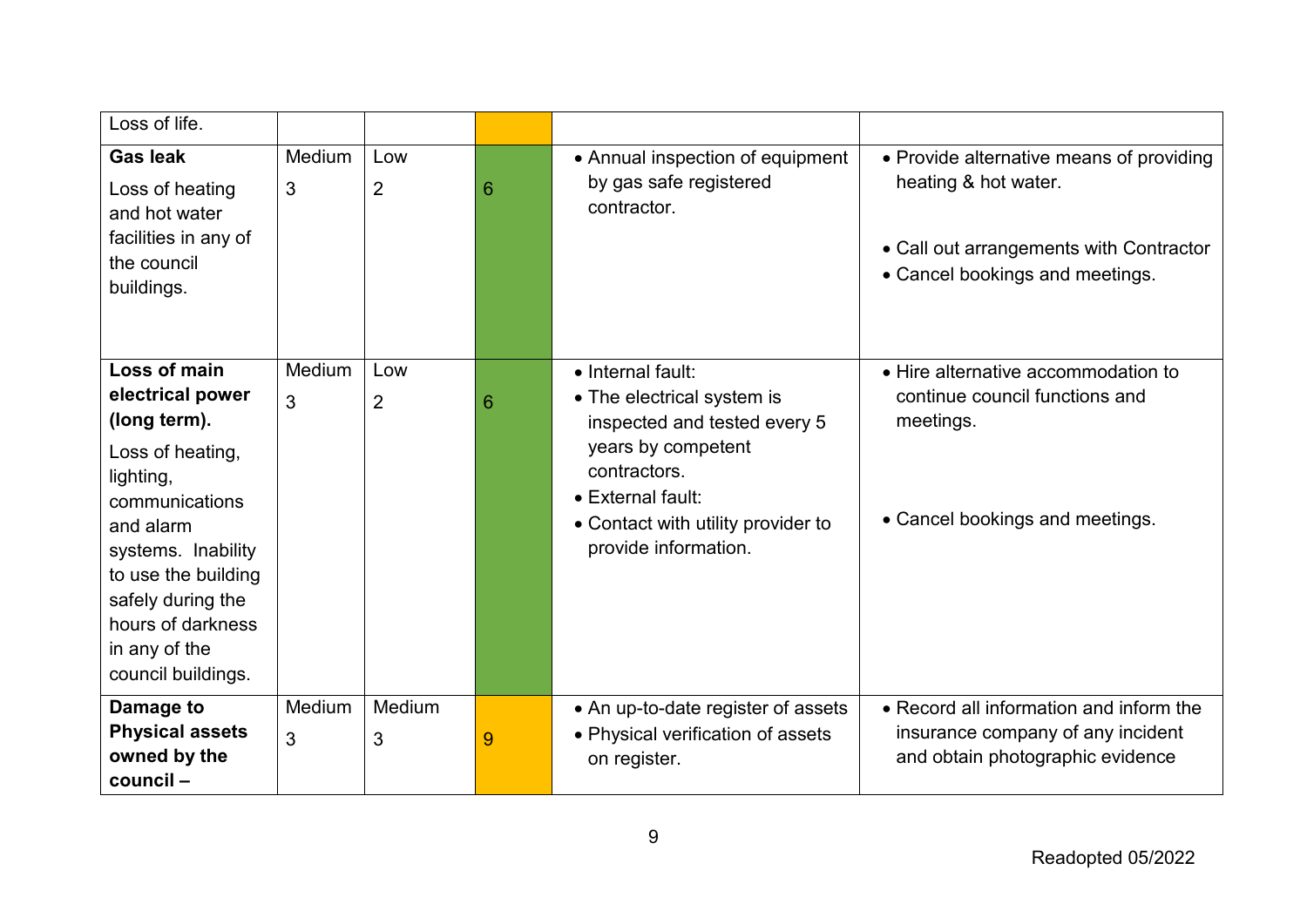| buildings,<br>furniture,<br>equipment.<br><b>Complete loss of</b><br>ICT, etc. |                        |             |   | • Regular safety checks on<br>physical assets<br>• Regular Maintenance<br>arrangements for physical<br>assets.<br>• Insurance regularly reviewed<br>• Buildings re-valued regularly<br>• Computer backups off site<br>• Reputable ICT support<br>contractor/Supplier<br>• Buildings alarmed for security<br>and fire<br>• Staff Training | • Town Council to advise Council and<br>staff of incident<br>• If necessary, relocate to alternative<br>premises or admin team may work<br>from home.<br>• Town Council answer phone to state<br>emergency mobile contact numbers<br>• Review risk assessment |
|--------------------------------------------------------------------------------|------------------------|-------------|---|------------------------------------------------------------------------------------------------------------------------------------------------------------------------------------------------------------------------------------------------------------------------------------------------------------------------------------------|---------------------------------------------------------------------------------------------------------------------------------------------------------------------------------------------------------------------------------------------------------------|
| Harm caused by<br>failure to ensure<br>adequate Health<br>and Safety           | Medium<br>3            | Medium<br>3 | 9 | • Risk Assessments carried out<br>• H&S Advisory service provided<br>by Moorepay<br>• Council property properly<br>maintained<br>• Specific training provided as<br>per risk assessment findings<br>inc. First Aid<br>• Regular H&S review meetings<br>• H&S covered in team meetings                                                    |                                                                                                                                                                                                                                                               |
| Loss of council<br>documents due                                               | High<br>$\overline{4}$ | Low<br>2    | 8 | • To operate a clear desk policy:                                                                                                                                                                                                                                                                                                        | • Town Clerk or in their absence the<br>nominated Deputy as per the line                                                                                                                                                                                      |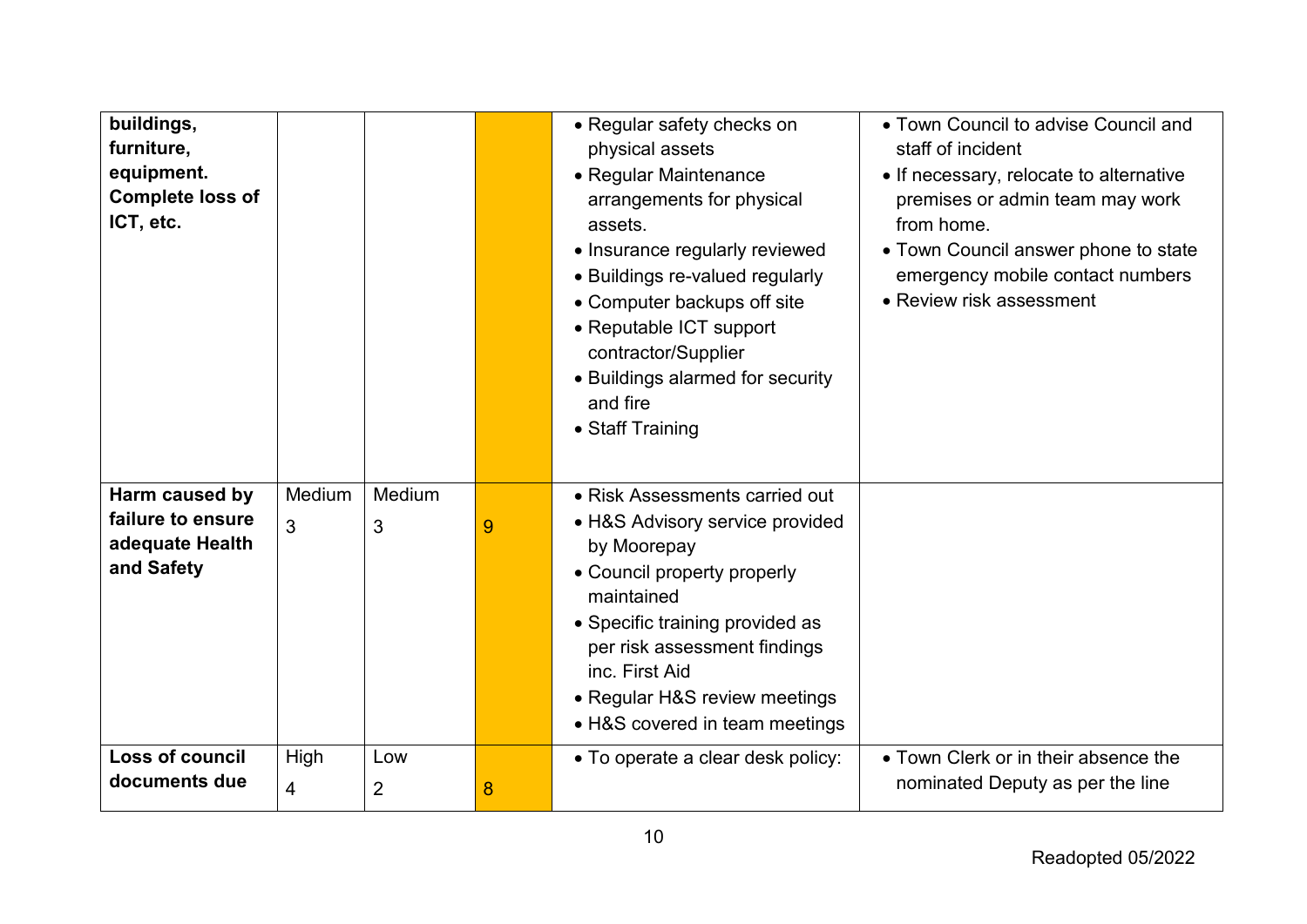| to fire, flood, theft<br>or other causes                                                                               |                        |                       |   | • Ensure important<br>documentation is stored<br>securely in fire/ flood proof<br>cabinets.<br>• Ensure backup copies of paper<br>documents i.e., electronic<br>version is stored. | management staff structure to advise<br>council and staff of the incident.<br>• Inform Police and Insurance company<br>(If necessary).<br>• If appropriate, consider security<br>controls i.e., change of locks/<br>passwords           |
|------------------------------------------------------------------------------------------------------------------------|------------------------|-----------------------|---|------------------------------------------------------------------------------------------------------------------------------------------------------------------------------------|-----------------------------------------------------------------------------------------------------------------------------------------------------------------------------------------------------------------------------------------|
| Loss of council<br>electronic data<br>due to fault,<br>damage,<br>corruption,<br>hardware failure<br>or hacking attack | High<br>$\overline{4}$ | Low<br>2              | 8 | • Ensure antivirus software is up<br>to date.<br>• Ensure passwords are robust<br>and regularly updated.<br>• Ensure date is regularly backed<br>up and stored securely.           | • Town Clerk or in their absence the<br>nominated Deputy as per the line<br>management staff structure to advise<br>council and staff of the incident.<br>• Inform insurance company (if<br>necessary)<br>• Update security as required |
| Damage to Park/<br>allotments or<br>other Amenity<br>Area                                                              | Medium<br>3            | Low<br>$\overline{2}$ | 6 | • Maintain adequate insurance<br>cover.<br>• Carry out risk assessments                                                                                                            | • Secure Park<br>• Advise statutory authorities<br>• Access damage and advise insurance<br>• Prepare a recovery programme                                                                                                               |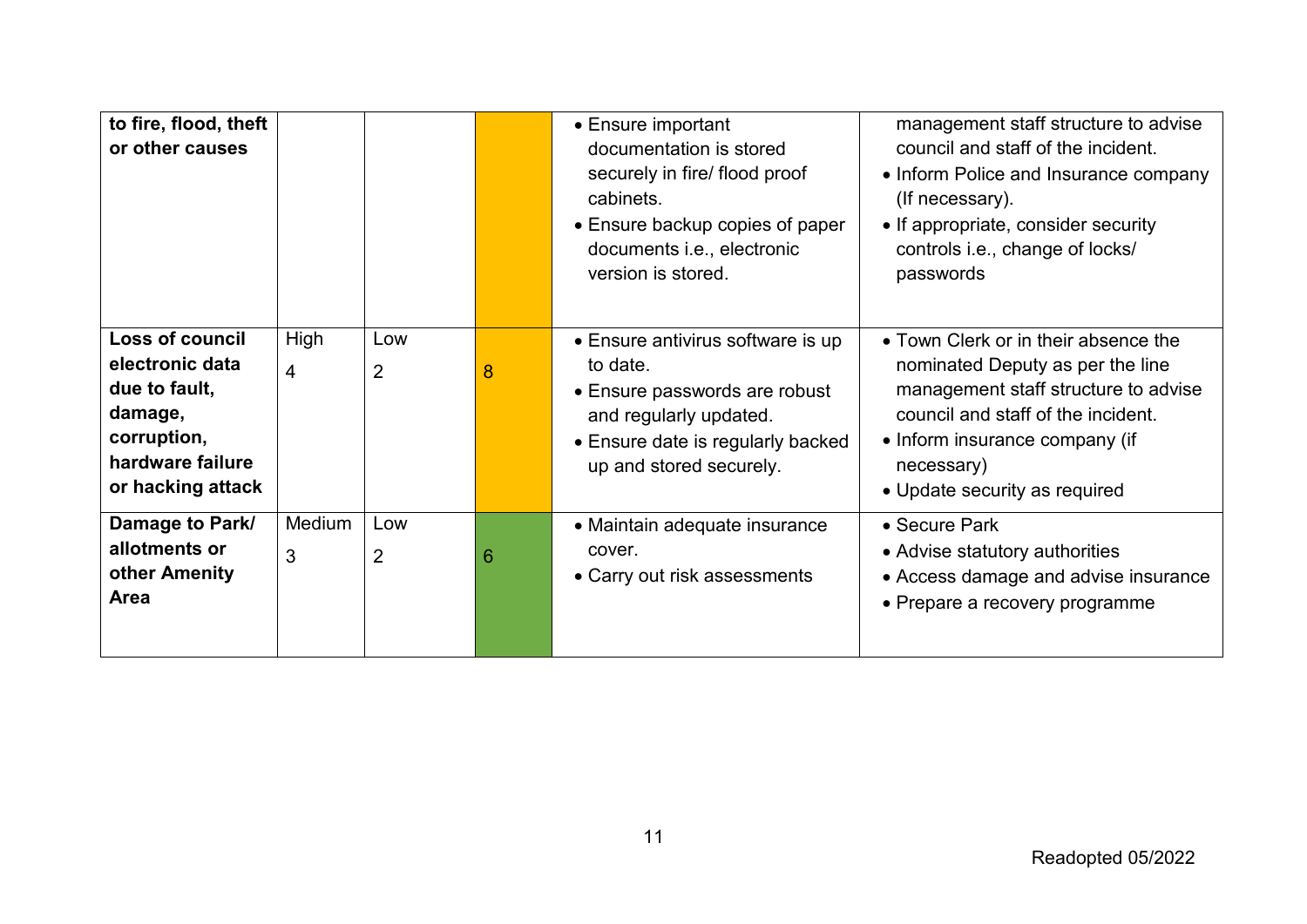| <b>Loss of council</b><br>equipment due<br>to fault, damage,<br>breakdown or<br>theft                               | High<br>$\overline{4}$ | Medium<br>$\overline{2}$ | 8 | • Maintain adequate insurance cover<br>• Ensure regular maintenance and<br>checks of equipment are carried out<br>• Regularly review security<br>arrangements                                                                                                                                             | • Report theft or criminal damage<br>to police.<br>• Inform Insurance Company (If<br>necessary)<br>• Arrange hire of temporary<br>replacement equipment where<br>possible.<br>• Arrange purchase of new<br>equipment.                                   |
|---------------------------------------------------------------------------------------------------------------------|------------------------|--------------------------|---|-----------------------------------------------------------------------------------------------------------------------------------------------------------------------------------------------------------------------------------------------------------------------------------------------------------|---------------------------------------------------------------------------------------------------------------------------------------------------------------------------------------------------------------------------------------------------------|
| Loss of<br>communications<br>(Broadband/<br>telephones).<br>(Long term)                                             | Medium<br>3            | Low<br>$\overline{2}$    | 6 | • Electronic data backed up online and<br>accessible from other locations.<br>• Use of mobile phones for<br>communications.                                                                                                                                                                               | • Hire alternative accommodation<br>with broadband access.<br>• Use of mobile phones and<br>laptops.                                                                                                                                                    |
| Damage to<br><b>Asbestos</b><br>containing<br>material -<br>release of fibres<br>contamination of<br>affected area. | High<br>4              | Low                      | 4 | • Asbestos register maintained, annual<br>inspections for damage and<br>deterioration, contractors are<br>informed prior to undertaking any<br>work in the building.<br>• A complete copy of the register and<br>survey is held by the Service<br>Delivery Manager and the<br><b>Consultant Surveyor.</b> | • Initial evacuation of premises.<br>• Advise the Consultant Surveyor,<br>H&S consultants & contact<br>specialist asbestos removal<br>contractors to undertake air<br>testing and decontamination.<br>• Hire alternative accommodation<br>as necessary. |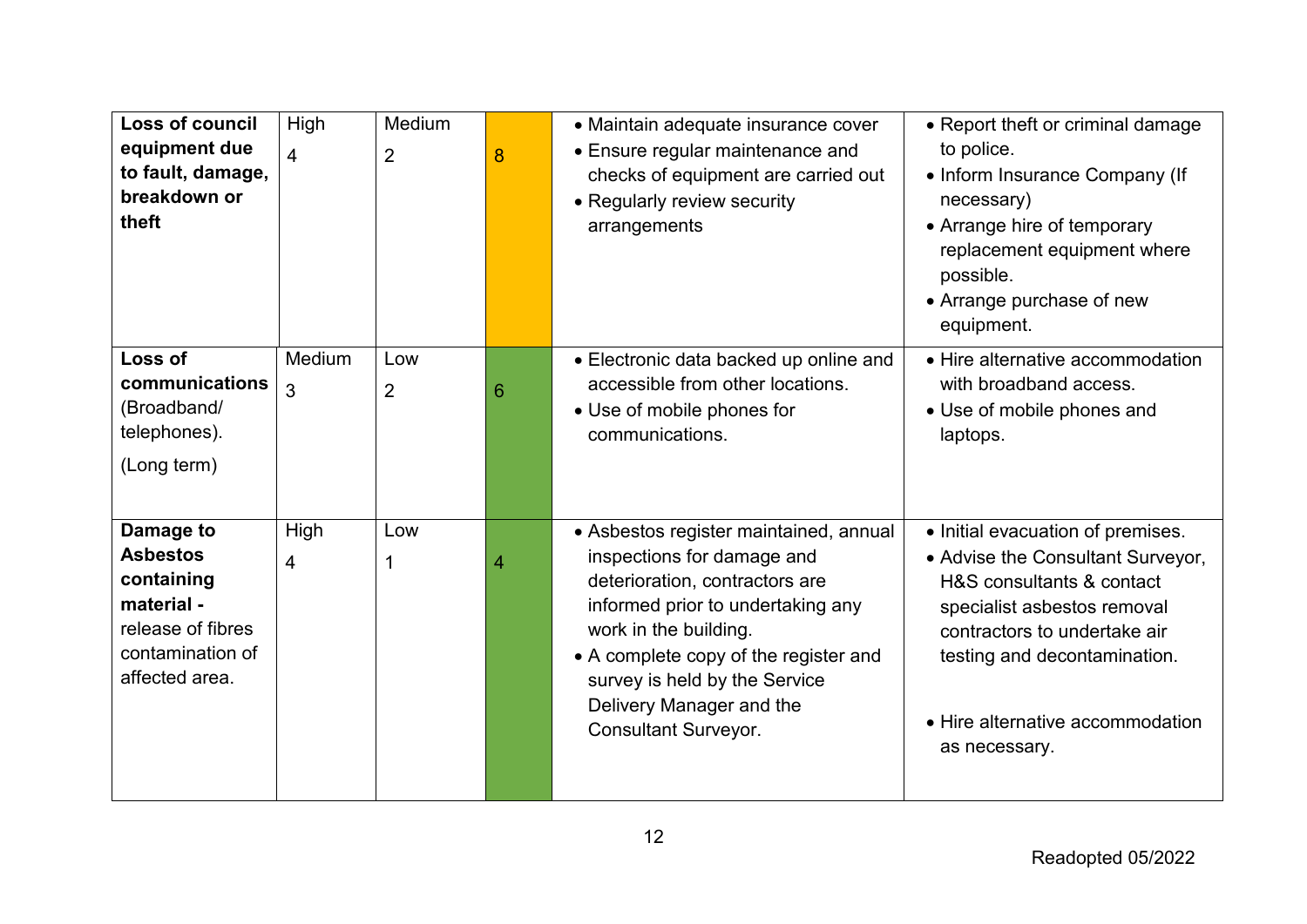| Loss of<br><b>Investment</b><br><b>Money</b>        | High<br>4   | Low<br>$\overline{2}$ | 8 | • Maintain an adequate investment<br>policy.                                                                                                                                | • Quantify loss & understand<br>cause<br>• Take any immediate action to<br>minimise the loss.<br>• Assess implication of services<br>for remainder of year                                                        |
|-----------------------------------------------------|-------------|-----------------------|---|-----------------------------------------------------------------------------------------------------------------------------------------------------------------------------|-------------------------------------------------------------------------------------------------------------------------------------------------------------------------------------------------------------------|
|                                                     |             |                       |   |                                                                                                                                                                             | • Review treasury management<br>strategy policy<br>• Take action to adjust costs &<br>make provision for any<br>necessary loan/ change of<br>priorities                                                           |
| <b>Failure to</b><br>calculate/<br>precept on time  | Medium<br>3 | Low<br>$\overline{2}$ | 6 | • Timetable agenda item for members<br>providing sufficient time for additional<br>meetings if required                                                                     | • Town Clerk/ RFO or in their<br>absence the nominated Deputy<br>as per the line management staff<br>structure to inform members<br>• To contact Cornwall Council to<br>make arrangements for late<br>submission. |
| <b>Failure to</b><br>account for and<br>recover VAT | Medium<br>3 | Low<br>$\overline{2}$ | 6 | • VAT Returns are scheduled<br>• Appropriate accounting system in<br>place to account for VAT<br>appropriately<br>• Staff to receive the necessary<br>council VAT training. | • Town Clerk/ RFO or in their<br>absence the nominated Deputy<br>as per the line management staff<br>structure to inform members<br>• To liaise with the council's VAT<br>consultant to rectify the issue.        |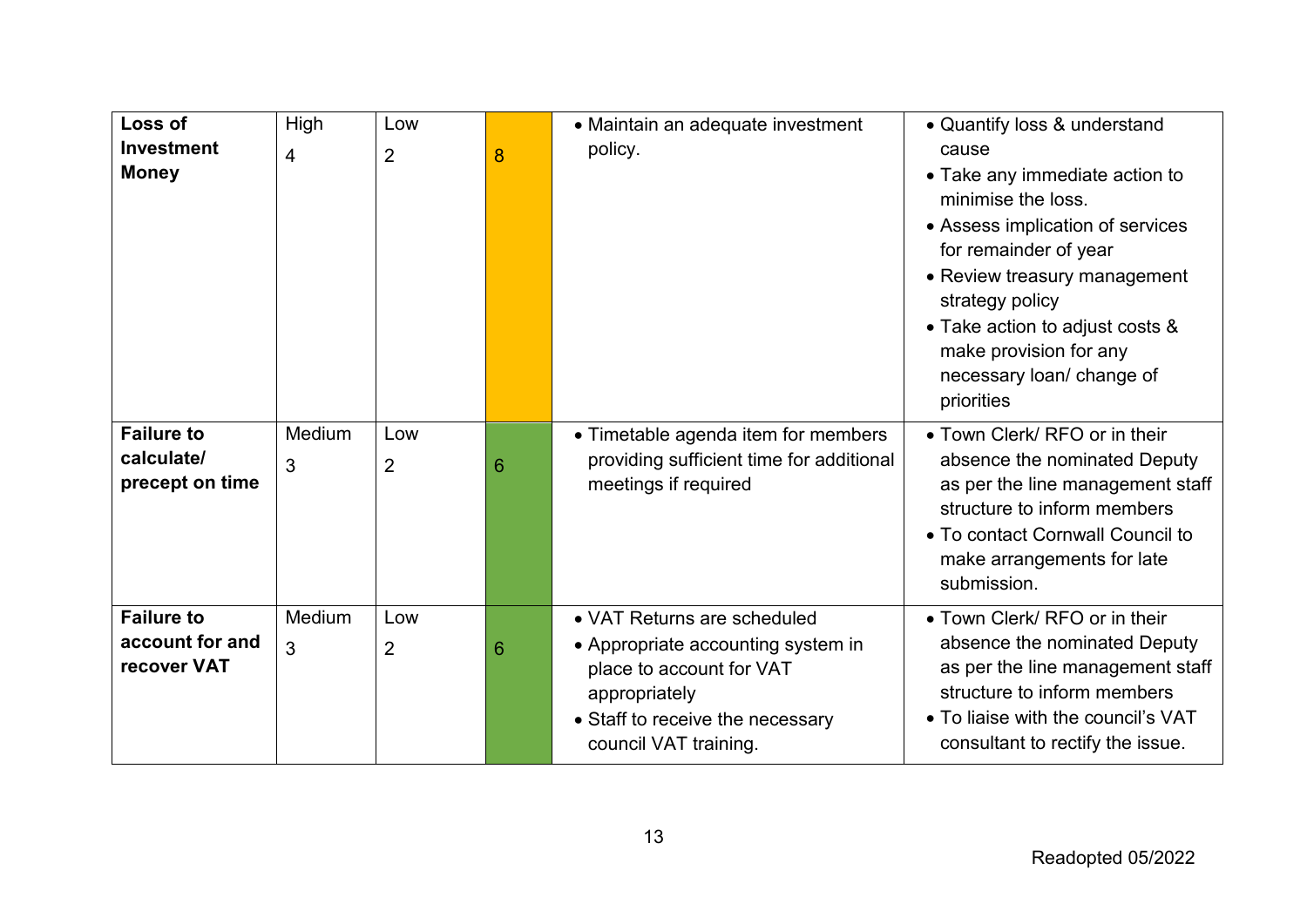|                                                                                  |             |                       |   | • To ensure up to date information is<br>received from the council's VAT<br>consultant                                                                                                                                                                                                                                                                                                                                                                                                                              |                                                                                                                                                                                                                                                                                                                                                                                                |
|----------------------------------------------------------------------------------|-------------|-----------------------|---|---------------------------------------------------------------------------------------------------------------------------------------------------------------------------------------------------------------------------------------------------------------------------------------------------------------------------------------------------------------------------------------------------------------------------------------------------------------------------------------------------------------------|------------------------------------------------------------------------------------------------------------------------------------------------------------------------------------------------------------------------------------------------------------------------------------------------------------------------------------------------------------------------------------------------|
| <b>Failure to stay</b><br>within the<br>agreed budgets/<br>inadequate<br>precept | Medium<br>3 | Low<br>$\overline{2}$ | 6 | • To ensure that all committees have<br>input into the annual budget setting.<br>• Members to build sound budget,<br>using risk register and known<br>commitments<br>• Insurance in place with insurer<br>(Zurich) to cover major risk<br>• To ensure a sufficient contingency is<br>in place to mitigate the risk of<br>unforeseen events. This policy to be<br>reviewed each year in conjunction<br>with the rest of the reserves. This is<br>reviewed on annual basis when<br>setting the following year budgets | • RFO/FO to inform the relevant<br>committee Chair & Vice Chair<br>• Town Clerk or in their absence<br>the nominated Deputy as per the<br>line management staff structure<br>to organise an extraordinary<br>Policy and Finance committee if<br>required.<br>• Resort to other funding sources<br>or Public Works Loan Board<br>• Correct deficit via budget<br>planning over subsequent years |
| <b>Failure to</b><br>maintain fixed<br>asset register.                           | Medium<br>3 | Low<br>$\overline{2}$ | 6 | • That all the necessary fixed asset<br>purchases are recorded and<br>monitored on the asset register.<br>• Appropriate document e.g., invoices<br>are kept for audit purposes.<br>• Internal audit is carried of the fixed<br>asset register<br>• All staff are aware of the<br>responsibilities of the fixed asset<br>register.                                                                                                                                                                                   | • Town Clerk or in their absence<br>the nominated Deputy as per the<br>line management staff structure<br>to inform members and staff as<br>appropriate.<br>• To liaise with the internal auditor<br>as necessary                                                                                                                                                                              |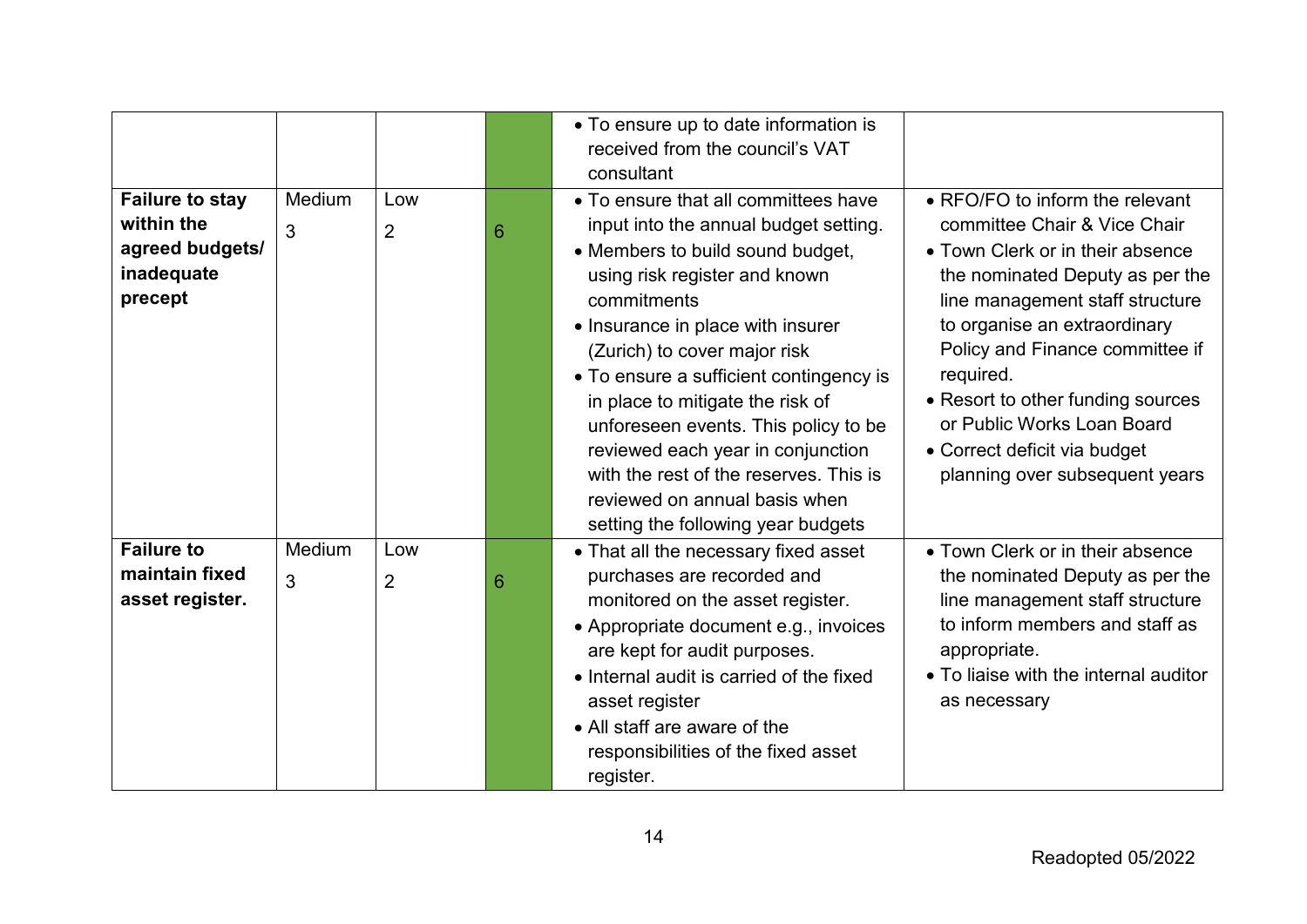| <b>Allegation of</b>                                                    | Medium      | Low                   |   | • Review all press releases or                                                                                                                                                                                                                                                                                                                                                                                                                                                                                                                                 | • Review insurance cover                                                                                                                                                                                                                                                                                                                   |
|-------------------------------------------------------------------------|-------------|-----------------------|---|----------------------------------------------------------------------------------------------------------------------------------------------------------------------------------------------------------------------------------------------------------------------------------------------------------------------------------------------------------------------------------------------------------------------------------------------------------------------------------------------------------------------------------------------------------------|--------------------------------------------------------------------------------------------------------------------------------------------------------------------------------------------------------------------------------------------------------------------------------------------------------------------------------------------|
| libel or slander                                                        | 3           | $\overline{2}$        | 6 | newsletter articles before release.                                                                                                                                                                                                                                                                                                                                                                                                                                                                                                                            |                                                                                                                                                                                                                                                                                                                                            |
|                                                                         |             |                       |   | • Press protocol and social media                                                                                                                                                                                                                                                                                                                                                                                                                                                                                                                              |                                                                                                                                                                                                                                                                                                                                            |
|                                                                         |             |                       |   | policy in place                                                                                                                                                                                                                                                                                                                                                                                                                                                                                                                                                |                                                                                                                                                                                                                                                                                                                                            |
| Loss of money<br>through fraud,<br>theft, poor<br>accounting<br>systems | Medium<br>3 | Low<br>$\overline{2}$ | 6 | • Ensure adequate internal controls<br>are in place and these are<br>documented<br>• Internal controls are at least checked<br>annually by an internal auditor<br>• Informal monitoring, trust and spot<br>checks<br>• Regular reporting to members<br>through committee<br>• Investment strategy and policy<br>priorities security and liquidity of<br>funds<br>• Insurance in place to cover any<br>resulting from financial losses.<br>• Annual review of insurance<br>• Limited cash kept on premises<br>• Only designated staff have keys to<br>any safes | • Town Clerk or in their absence<br>the nominated Deputy as per the<br>line management staff structure<br>to inform members as<br>appropriate<br>• Insurance company is informed<br>as appropriate.<br>• Investigation to take place with<br>appropriate disciplinary action as<br>necessary<br>• Police to be informed if<br>appropriate. |
|                                                                         |             |                       |   | • Electronic banking procedure in<br>place with secure passwords                                                                                                                                                                                                                                                                                                                                                                                                                                                                                               |                                                                                                                                                                                                                                                                                                                                            |
|                                                                         |             |                       |   | • Segregation of Duties                                                                                                                                                                                                                                                                                                                                                                                                                                                                                                                                        |                                                                                                                                                                                                                                                                                                                                            |
| Damage to third                                                         | Medium      | Medium                |   | • Regular health and safety risk                                                                                                                                                                                                                                                                                                                                                                                                                                                                                                                               |                                                                                                                                                                                                                                                                                                                                            |
| party property                                                          | 3           | 3                     | 9 | assessments                                                                                                                                                                                                                                                                                                                                                                                                                                                                                                                                                    |                                                                                                                                                                                                                                                                                                                                            |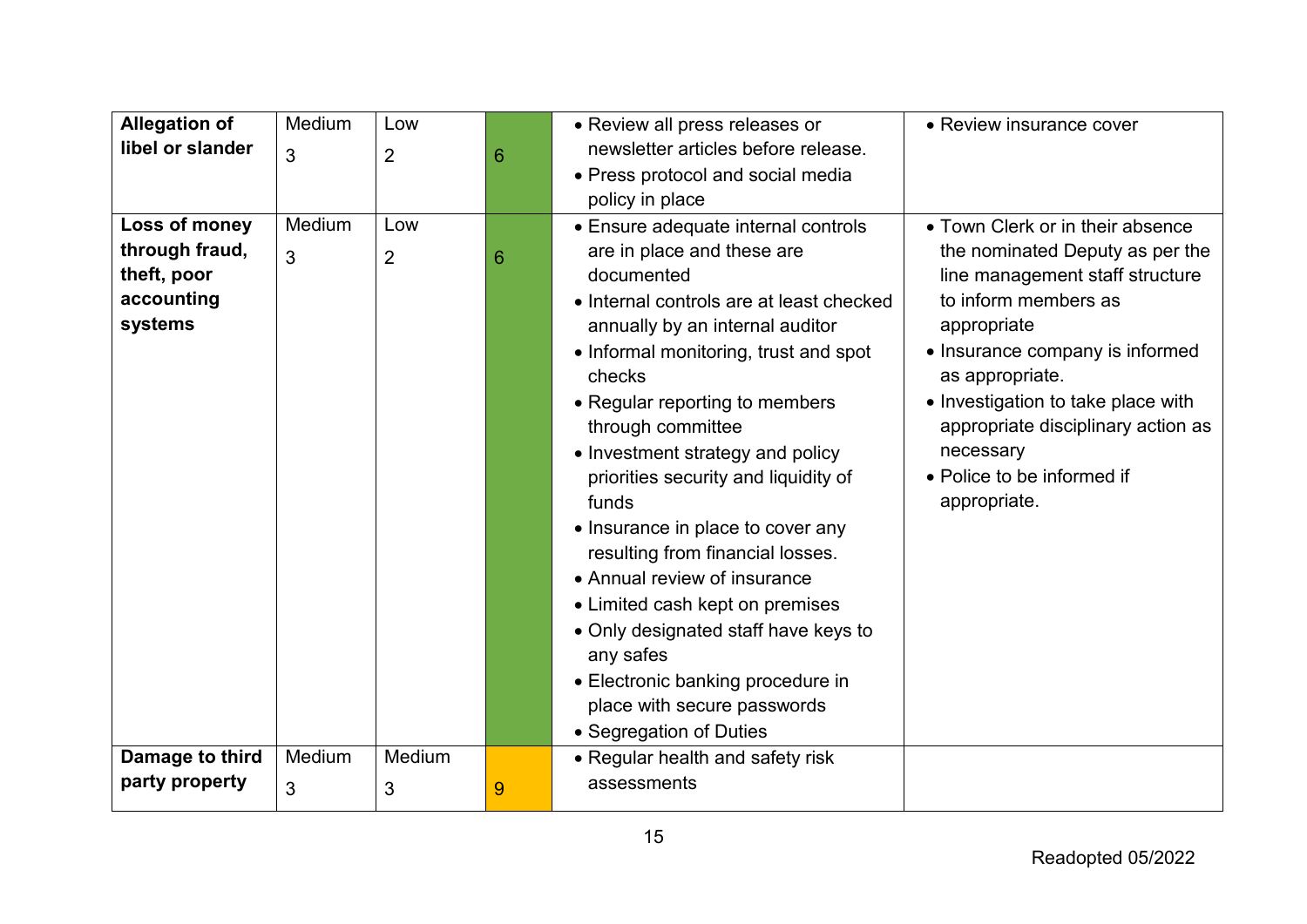| or individuals as<br>a consequence<br>of the council<br>providing<br>services or<br>amenities to the<br>public (Public<br>Liability |           |             |    | • Regular safety checks<br>• Adequate insurance<br>$\bullet$ Training                                                                                                                                                                                                                                                                                                                                                                                                                    |                                                                                                                                                                                                                                                                                                    |
|-------------------------------------------------------------------------------------------------------------------------------------|-----------|-------------|----|------------------------------------------------------------------------------------------------------------------------------------------------------------------------------------------------------------------------------------------------------------------------------------------------------------------------------------------------------------------------------------------------------------------------------------------------------------------------------------------|----------------------------------------------------------------------------------------------------------------------------------------------------------------------------------------------------------------------------------------------------------------------------------------------------|
| <b>Loss of Town</b><br>Clerk/ Key<br><b>Personnel due</b><br>to resignation,<br>incapacity, long<br>term illness or<br>death        | High<br>4 | Medium<br>3 | 12 | • Ensure staffing team are briefed,<br>made aware of interim measures<br>and aware of their responsibilities.<br>• Personnel mitigation strategy:<br>professional development of all staff,<br>retain training development and<br>internal opportunities to avoid<br>resignation in accordance with the<br>employee handbook and recruitment<br>policy<br>• Ensure all key tasks are prioritised<br>• Access to log in details, keys and<br>passwords are made available as<br>necessary | • Mayor to contact next of kin<br>• Mayor to be informed, who will<br>advise council and staff<br>• Mayor and Chair of Personnel to<br>consider appointment of<br>temporary cover<br>• Recruit temporary replacement<br>• Carry out recruitment process to<br>appointment permanent<br>replacement |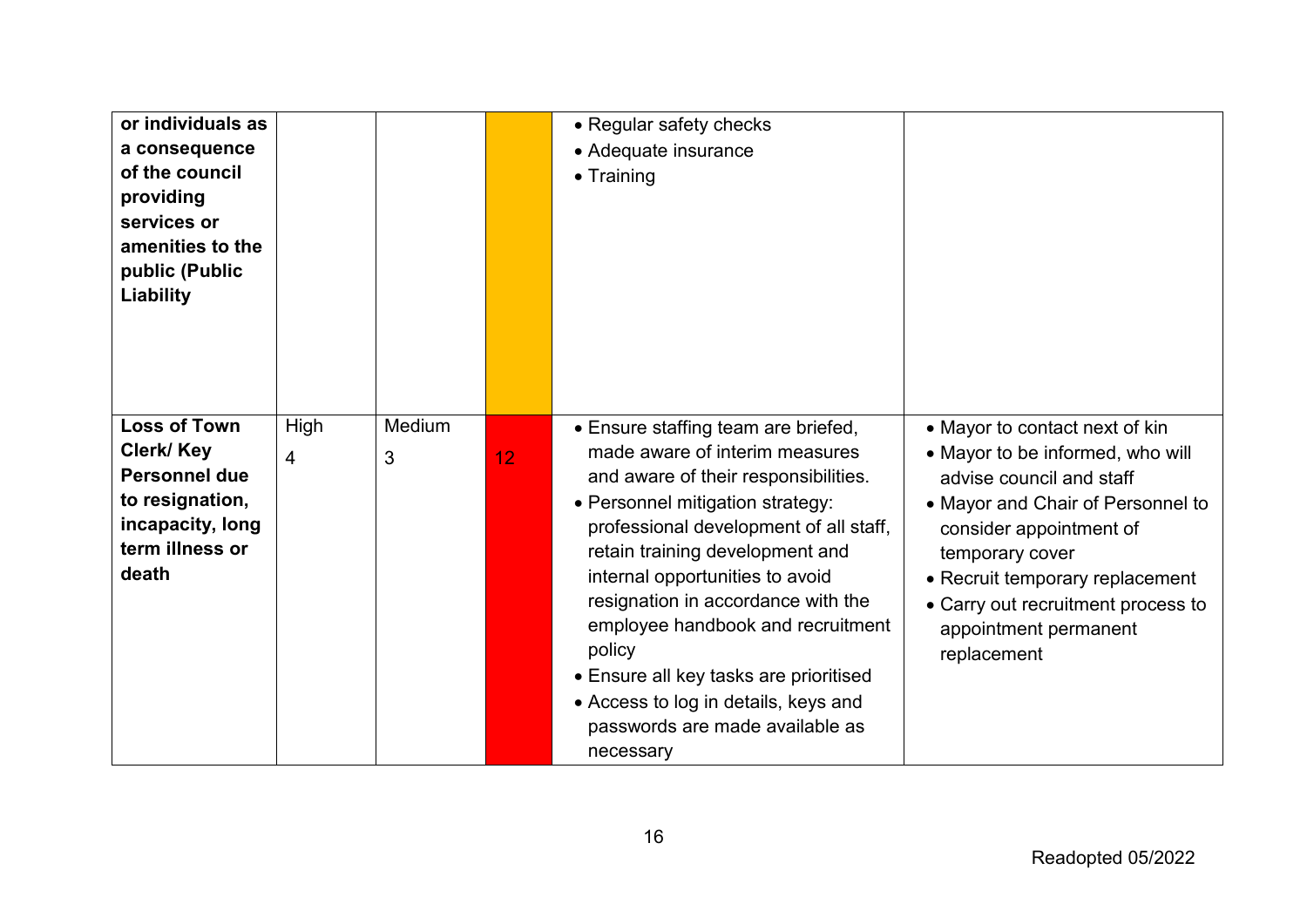| <b>Death or serious</b><br>injury to<br>member of staff<br>whilst carrying<br>out town council<br>duties        | Medium<br>3 | Low<br>$\overline{2}$ | 6 | • Knowledge of duties with regard to<br>Health & Safety<br>• Knowledge of duties with regard to<br>employment law and staff<br>supervision                                                                                                                                                                 | • Town Clerk or in their absence<br>the nominated Deputy as per the<br>line management staff structure<br>inform council and other<br>members of staff<br>• Insurance company informed (if<br>appropriate)<br>• Health & Safety Executive<br>informed (if necessary)                |
|-----------------------------------------------------------------------------------------------------------------|-------------|-----------------------|---|------------------------------------------------------------------------------------------------------------------------------------------------------------------------------------------------------------------------------------------------------------------------------------------------------------|-------------------------------------------------------------------------------------------------------------------------------------------------------------------------------------------------------------------------------------------------------------------------------------|
| <b>Employers</b><br>Liability                                                                                   | Medium<br>3 | Medium<br>3           | 9 | • Ensure compliance with Employment<br>Law through use of consultants<br>(Moorepay)<br>• Comply with Inland Revenue<br>requirements<br>• Legal compliance with council<br>activities ensured through advice<br>from staff, SLCC, NALC and<br>solicitors when necessary. Advice<br>recorded in the minutes. |                                                                                                                                                                                                                                                                                     |
| Loss of<br><b>Councillors due</b><br>to multiple<br>resignations<br>(causing the<br>council to be<br>inquorate) | High<br>4   | Low<br>$\overline{2}$ | 8 | • Co-option of Councillors from waiting<br>list/reserves by Cornwall Council if<br>necessary                                                                                                                                                                                                               | • Town Clerk or in their absence<br>the nominated Deputy as per the<br>line management staff structure<br>to inform remaining councillors<br>and employees of the council<br>• Town Clerk or in their absence<br>the nominated Deputy as per the<br>line management staff structure |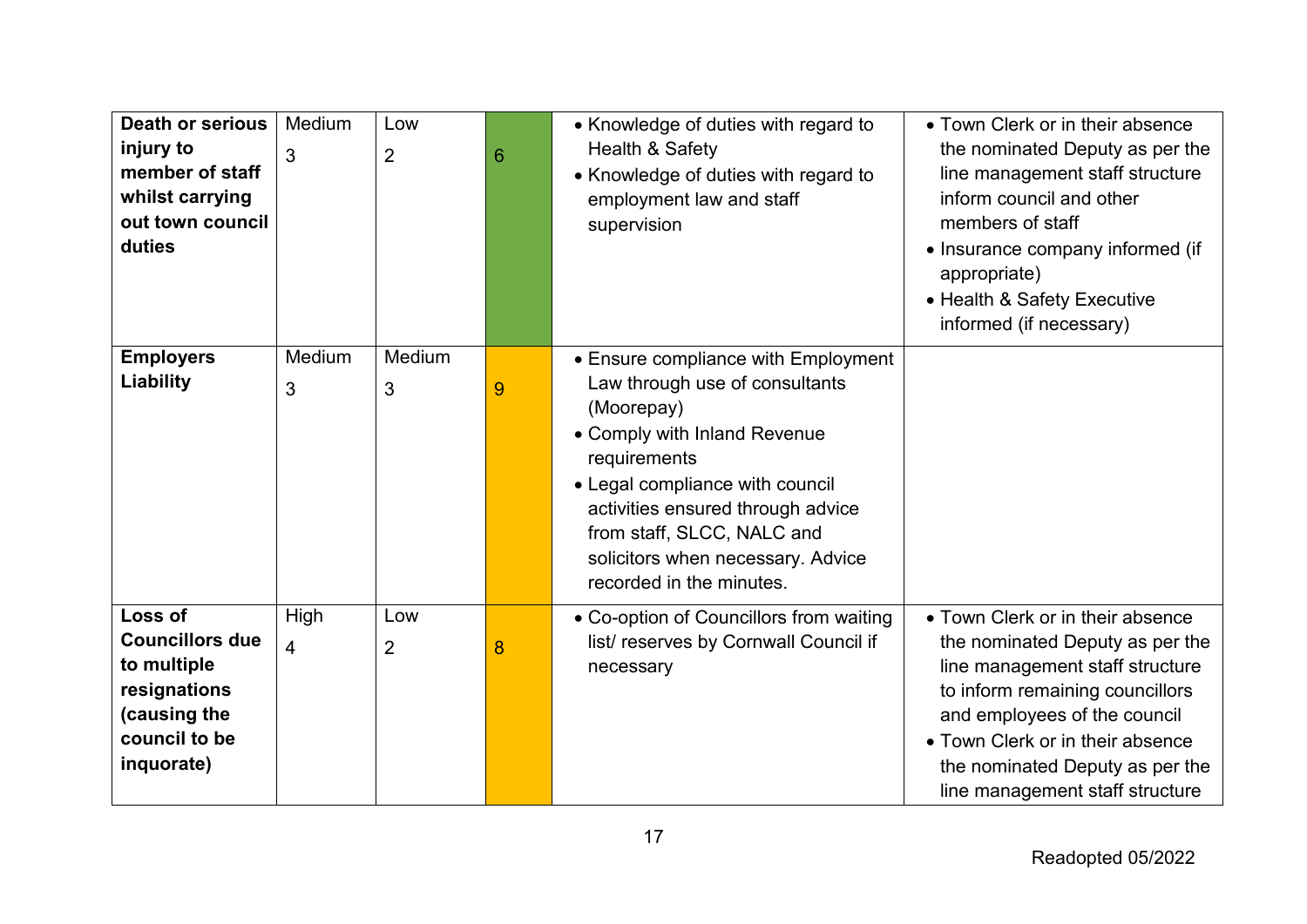|                                                  |                       |                       |   |                                                                                                                                                                                                                                                                                                                                                                                                                                                | to inform Cornwall Council<br><b>Monitoring Officer</b><br>• Council to review procedure for<br>recruitment of councillors.                                                                                       |
|--------------------------------------------------|-----------------------|-----------------------|---|------------------------------------------------------------------------------------------------------------------------------------------------------------------------------------------------------------------------------------------------------------------------------------------------------------------------------------------------------------------------------------------------------------------------------------------------|-------------------------------------------------------------------------------------------------------------------------------------------------------------------------------------------------------------------|
| Lack of public<br>consultation by<br>the council | Low<br>$\overline{2}$ | Low<br>$\overline{2}$ | 4 | • Ensure meetings publicised on<br>notice boards & website.<br>• Use of Annual parish meetings<br>• Place articles in newsletters<br>• Include public participation on all<br>council meeting agendas<br>• Ensuring seating available at<br>meetings for the public<br>• Provide advice for members of the<br>public attending<br>• Publish agenda and minutes on<br>website/ notice boards<br>• Hold monthly meet your councillor<br>sessions | • Town Clerk or in their absence<br>the nominated Deputy as per the<br>line management staff structure<br>to inform appropriate members<br>and staff<br>• Appropriate action to be taken to<br>rectify the issue. |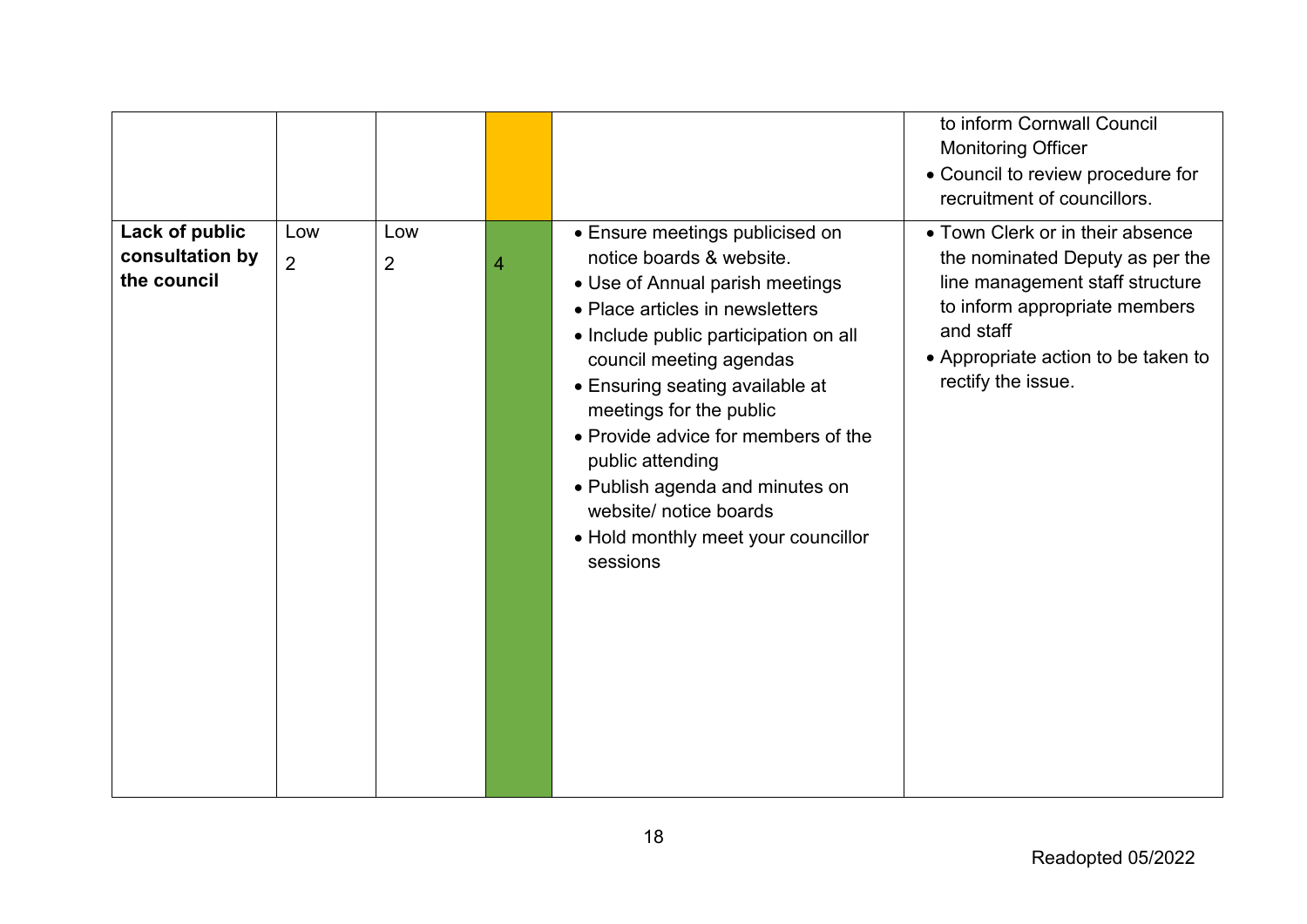| <b>All National and</b> | High | Medium | 12 <sup>2</sup> | • Manage critical works in a safe                                                                                                                                                                                                                    | • Focus on maintaining essential                                                                                                                                                                                                              |
|-------------------------|------|--------|-----------------|------------------------------------------------------------------------------------------------------------------------------------------------------------------------------------------------------------------------------------------------------|-----------------------------------------------------------------------------------------------------------------------------------------------------------------------------------------------------------------------------------------------|
| Global                  | 4    | 3      |                 | manner and suspend works as                                                                                                                                                                                                                          | and important services for the                                                                                                                                                                                                                |
| <b>Emergencies</b>      |      |        |                 | necessary<br>• Arrange remote working for staff<br>• Ensure the Zoom platform is<br>available to staff and councillors to<br>hold informal meetings<br>• Check legislation to hold Full<br>Council, Committee and Sub<br>Committee meetings lawfully | Town Council and community<br>• Monitor Government and or<br>other guidance/legislation and<br>incorporate relevant<br>mechanisms to comply with best<br>practice for the protection of<br>staff, councillors and the<br>community of Saltash |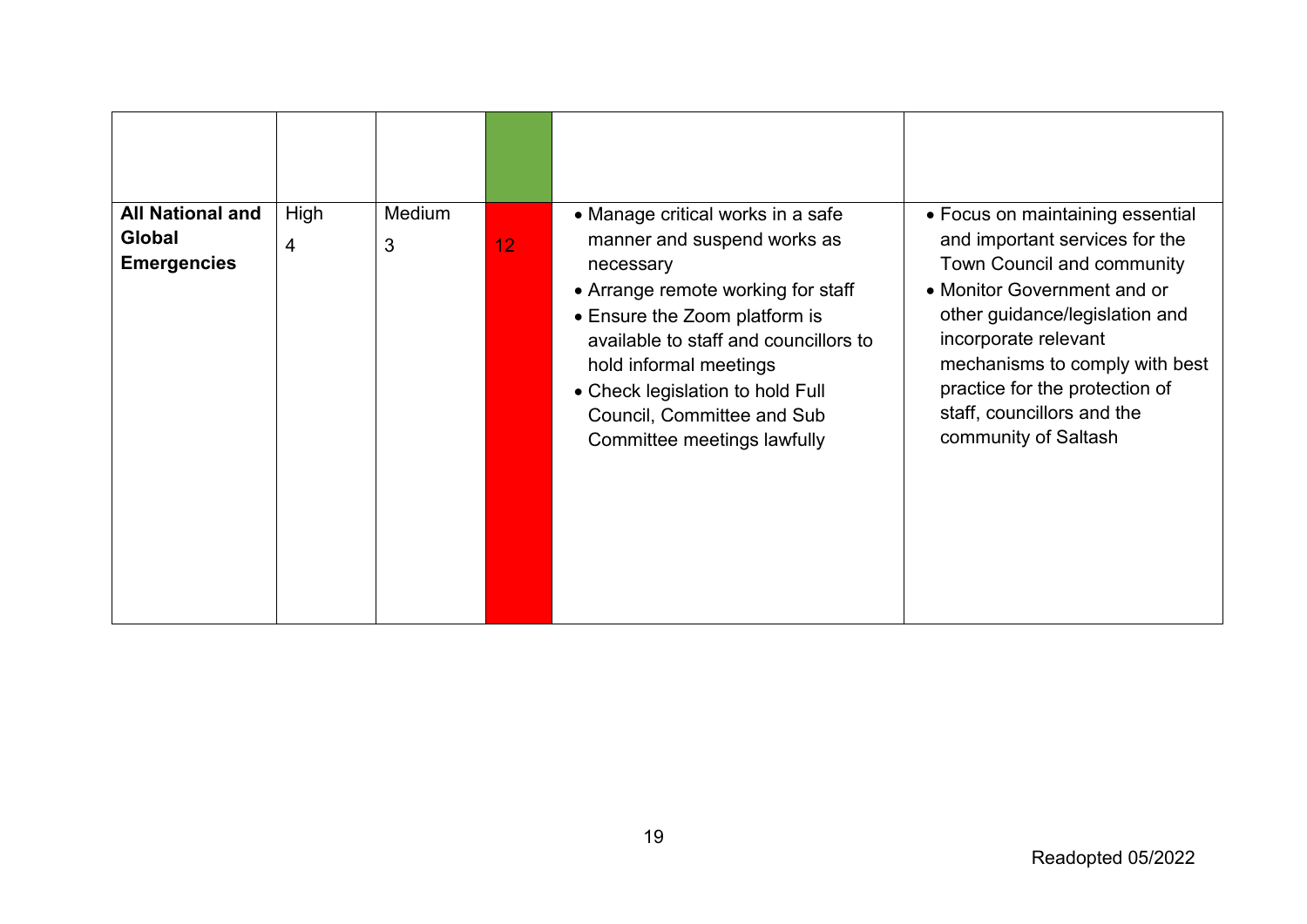#### **4. Responsibilities:**

The Town Clerk will take the lead in the event of a major disruption advising the Mayor and Chairman of Personnel and summoning additional resources/personnel as required. In the absence of the Town Clerk the nominated Deputy as per the line management staff structure will take lead on this.

#### **5. Insurances:**

Saltash Town Council has insurance that covers employer's liability, public liability and risks to buildings a content. Full insurance details are held at the Guildhall.

#### **6. Key/Alarm Fob holders contact list:**

Saltash Town Council maintain a Key/Alarm holder contact list that is held internally and by the alarm monitoring company and police.

#### **Main contacts list:**

<span id="page-19-2"></span><span id="page-19-1"></span><span id="page-19-0"></span>

| <b>Function</b>              | <b>Company</b>                    | <b>Contact number (s)</b> |  |  |
|------------------------------|-----------------------------------|---------------------------|--|--|
| Gas                          |                                   |                           |  |  |
| <b>Mains supply</b>          | <b>National Gas Helpline</b>      | 0800 111999 Emergency     |  |  |
| <b>Gas Safe Contractor</b>   | Jackman Peckover                  | 01752 727999              |  |  |
| <b>Electric</b>              |                                   |                           |  |  |
| Mains supply                 | <b>Western Power Distribution</b> | 105 Emergency             |  |  |
| <b>Electrical contractor</b> | Pyramid                           | 07828492597               |  |  |
| <b>Water</b>                 |                                   |                           |  |  |
| Mains supply                 | South West Water                  | 0344 3462020 Emergency    |  |  |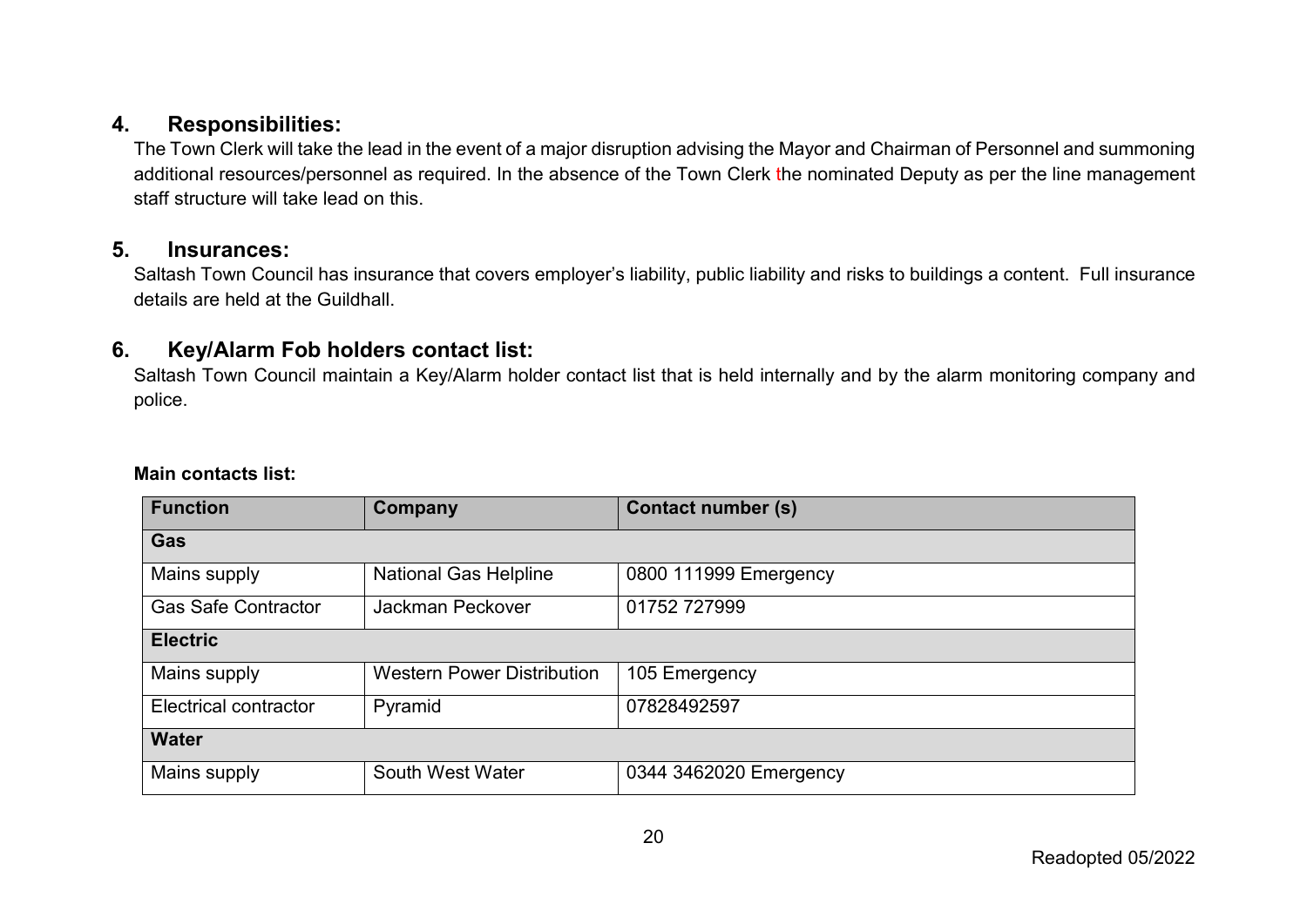| <b>Plumber</b>                 | Cormac                       | 01872 324350 Emergency                                |  |
|--------------------------------|------------------------------|-------------------------------------------------------|--|
| <b>Insurance</b>               |                              |                                                       |  |
| <b>Insurance Company</b>       | Zurich                       | 01243 832116                                          |  |
|                                |                              |                                                       |  |
| <b>Health and Safety</b>       |                              |                                                       |  |
| <b>H&amp;S Consultant</b>      | Moorepay                     | Health and Safety Advice Line 0345 073 0240 Option 1. |  |
| <b>HSE</b>                     | <b>HSE</b>                   | 01752 276300                                          |  |
| <b>Maintenance contractors</b> |                              |                                                       |  |
| Fire alarm                     | <b>ASG</b>                   | 01752 848558                                          |  |
| Fire extinguishers             | Chubb                        | 0844 8791666 / 0344 8791739                           |  |
|                                |                              |                                                       |  |
| <b>Building Consultant</b>     | Various                      |                                                       |  |
| Air Conditioning               | <b>Cube Services</b>         | 01752 696547                                          |  |
| IT                             | <b>SOS Consultancy Ltd</b>   | 01803 501000                                          |  |
|                                |                              |                                                       |  |
| Telecommunications             | <b>Efficient Comms</b>       | 01752 393353                                          |  |
|                                |                              |                                                       |  |
| <b>Staff and Public Health</b> |                              |                                                       |  |
|                                | <b>Government Guidelines</b> | https://www.gov.uk/                                   |  |
|                                |                              |                                                       |  |